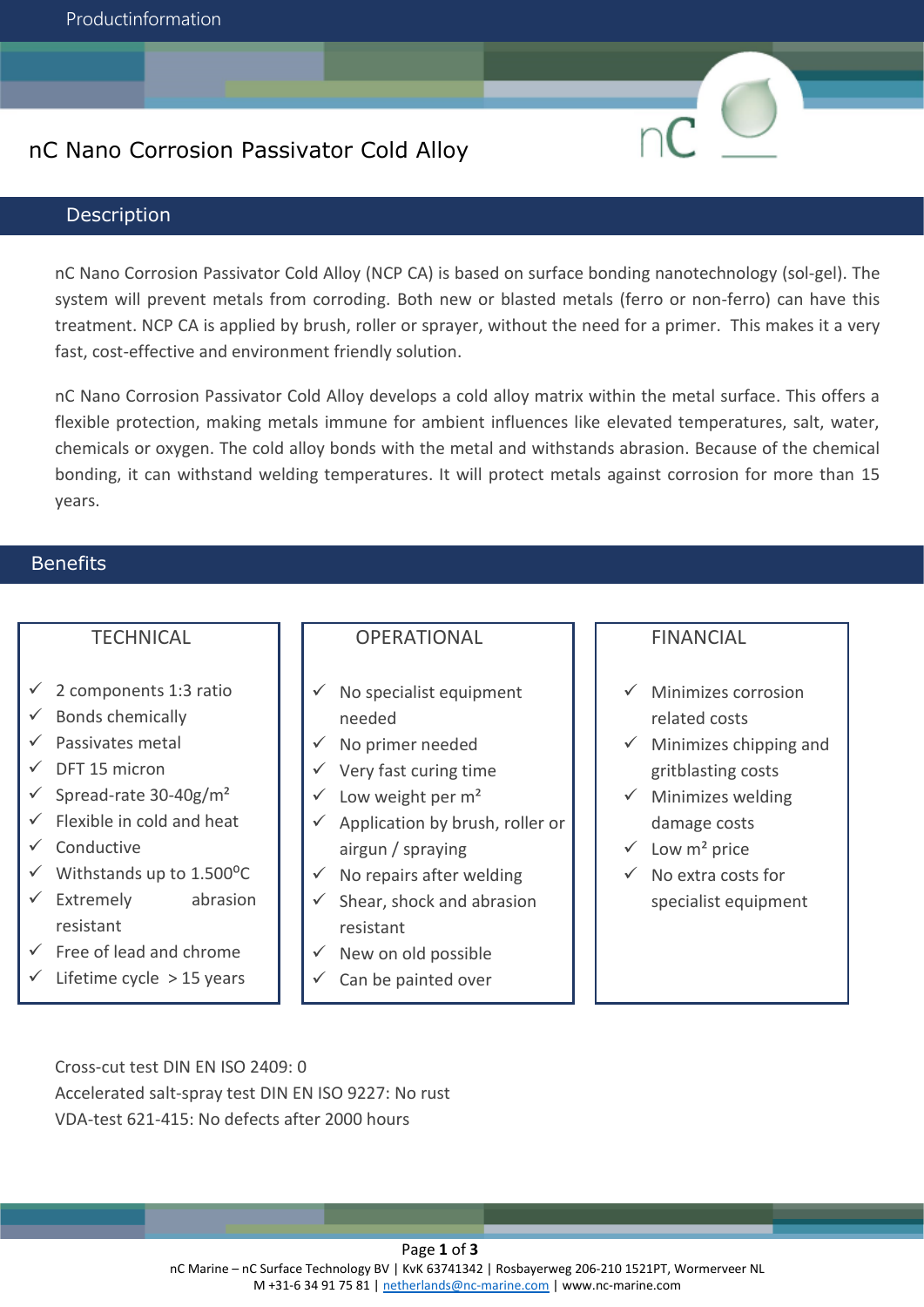# nC Nano Corrosion Passivator Cold Alloy

### Directions for use

- $\checkmark$  nC Nano Corrosion Passivator Cold Alloy is a 2 component coating.
- $\checkmark$  Mixing ratio Component A binder: 1 and Component B cold alloy: 3.
- $\checkmark$  After mixing, potlife is 3 days, store at 20°C.
- $\checkmark$  Surface needs to be free from dirt, paint or rust.
- $\checkmark$  Surface needs to be free from grease or oil.
- $\checkmark$  Surface may be wet, avoid standing or running water.
- $\checkmark$  Application by means of brush, roller or spray.
- $\checkmark$  Ambient temperatures during application must be between 8°C to 40°C.
- $\checkmark$  Ideal temperature of NCP CA between 20°C to 30°C in case of spraying.
- $\checkmark$  The surface will colour grey when cured.
- $\checkmark$  Painting after application of NCP CA is not necessary. You can paint over to get the right colour however.
- ✓ Use nC Nano Corrosion Passivator Cold Alloy for new or gritblasted metal. The cold alloy can be applied in one coat, without primer.
- $≤$  Spread-rate is 30g-40g per m<sup>2</sup> or 25m<sup>2</sup> to 33m<sup>2</sup> per kilogram at 15 micron DFT.
- $\checkmark$  Apply wet-in-wet. You can paint over after 30 mins.
- $\checkmark$  Touch-dry after 30 mins, User ready after 60 mins.

### Logistic info

- $\checkmark$  Store un-opened packagings at temperatures lower than 45°C.
- ✓ Store preferrably in ambient temperatures between 5° Celsius to 25° Celsius.
- ✓ **Do NOT freeze product.**
- $\checkmark$  Never use pressure to empty drums.
- $\checkmark$  Dispose of contents/container in accordance with local/regional/national/international regulations.
- $\checkmark$  Lead time 3 to 10 days.
- ✓ Packaging: 1 liter, 5 liter, 20 liter, 200 liter, IBC.

#### Page **2** of **3**

nC Marine – nC Surface Technology BV | KvK 63741342 | Rosbayerweg 206-210 1521PT, Wormerveer NL M +31-6 34 91 75 81 | [netherlands@nc-marine.com](mailto:netherlands@nc-marine.com) | www.nc-marine.com